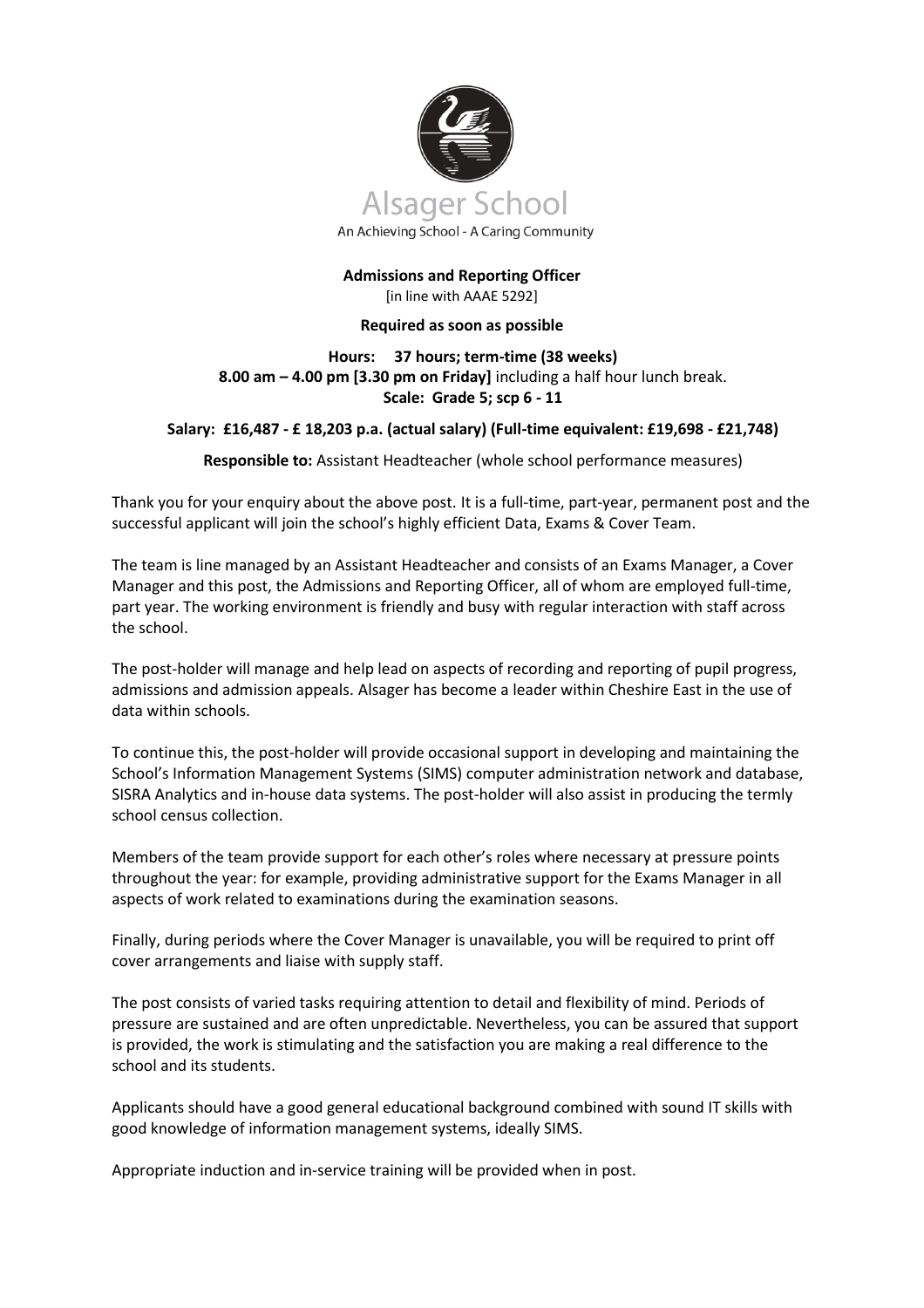## **About the School:**

Alsager School is a large 11-18 mixed Multi Academy Trust with 1596 pupils on roll, including approximately 318 students in the Sixth Form and is the only secondary school in the town. We currently employ in excess of 90 teaching and 60 support staff.

Alsager School is a fantastic place to work with motivated and well-behaved students, a committed and experienced governing body, dedicated staff and supportive parents. Children of all abilities make impressive progress throughout the key stages. We are one of the highest performing schools in Cheshire East, and our last Ofsted in February 2016 graded the school as Outstanding in all areas.

Approximately 75% of our students are drawn from the town itself and its adjacent villages. The remainder come from towns in neighbouring Staffordshire and Cheshire, sent to us by parental choice. The school's reputation and popularity mean that in most of our year groups, we are currently oversubscribed.

I would strongly urge you to get more of a 'feel' for the life of Alsager School by visiting our website [www.alsagerschool.org](http://www.alsagerschool.org/) or arranging a visit. We hope this information will encourage you to apply.

# **Principal Responsibilities:**

- 1 Help lead in the development of Assessment Manager to manage reporting, monitoring and assessment.
	- Design and produce report templates and marksheets to facilitate the collection of data using Assessment Manager
	- Manage all pupil data relating to pupil progress ensuring data is entered into the system and progress chase the inputting of data
	- Produce and collate reports to parents for assessment reports according to deadlines in the school calendar
	- Produce spreadsheets for SLT and staff for data analysis, monitoring, etc.
	- **■** Training and advising staff in the use of Assessment Manager.
- 2 Assist in maintaining data integrity in SIMS.net ensuring that all pupil data is up-to-date, such as importing CTF files from the DfE's Secure Access website and supporting the collection and input of data collection sheets.
- 3 Assist with the admissions and leavers processes, including the admission of year 7 and 12 pupils and in-year admissions.
- 4 Extract pupil information from SIMS.net e.g. class lists, timetables etc.
- 5 Assist with academic management in SIMS.net e.g. Putting pupils into classes, changing classes, etc
- 6 Assist in producing termly school census returns.
- 7 Assist in training teaching and support staff in the use of SIMS.net modules
- 8 When necessary, provide administrative support to the Exams Manager for all aspects of work related to examinations in an efficient and secure manner, including: exam entries; preparation and secure storage of all exam papers; the set-up and operation of exam rooms in accordance with external exam regulations; the collection and dispatch of exam scripts and coursework, ensuring accuracy and security.
- 9 When necessary, provide support to the Cover Manager and when the Cover Manager is unavailable, print off cover arrangements from SIMS.net and liaise with any supply staff.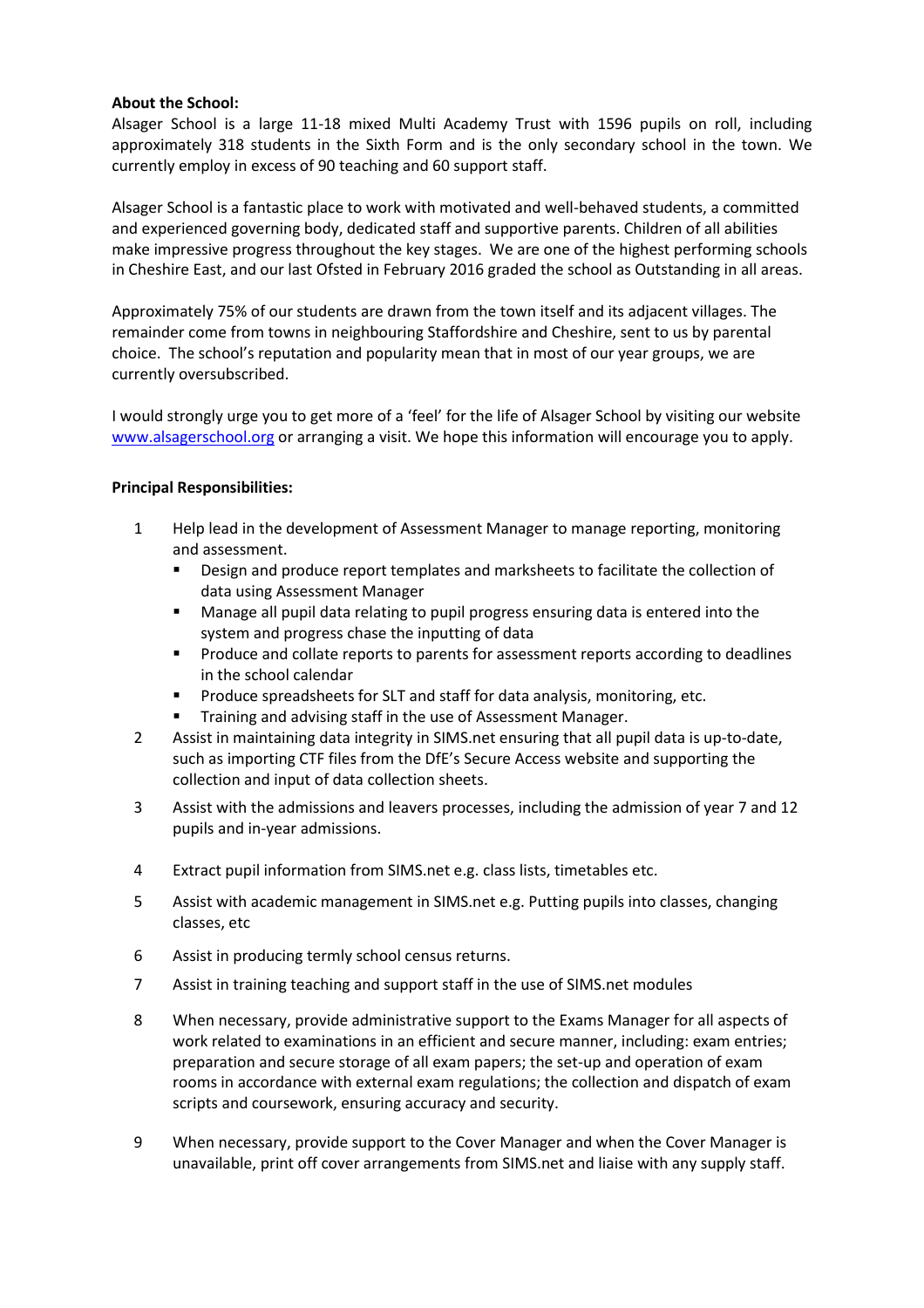- 10 Be proactive over your own development and identify training opportunities to develop your overall knowledge of SIMS.net.
- 11 Develop a working knowledge of SISRA Analytics to support analysis of assessment data and assist in basic staff training.
- 12 Understand the latest performance measures (e.g. Progress 8) and how they link into assessment data inputted in order to provide basic guidance if necessary
- 13 Provide input and suggestions about how current practices can be streamlined or modernised to support wider school efficiency.

Notwithstanding the detail in this outline, in accordance with the school's flexibility policy, the jobholder will undertake such work as may be determined by the Headteacher from time to time, up to or at a level consistent with the principal responsibilities of the job.

## **In conclusion:**

To ensure the future successful development of our school, we are keen to appoint only staff of the highest ability or with the greatest promise. Working at Alsager School can be demanding but the rewards are high in a school with strong leadership, dedicated staff, supportive parents and pleasant, friendly and highly motivated pupils. We are proud of our school's supportive ethos and the person appointed can expect much help, guidance and support from colleagues.

Alsager School is an equal opportunities employer and we are committed to safeguarding and promoting the welfare of children and young people. We expect all staff and volunteers to share this commitment.

### **How do I apply?**

If having read this information, you find the post and Alsager School appealing, we would like to hear from you. Application is by completion of the School's two-part Application Form. CV's will not be accepted. Please also remember to complete the Rehabilitation of Offenders Statement and Equal Opportunities Questionnaire.

Under **Employment History i**t is important that you provide details of **ALL** of your previous jobs **WITHOUT ANY GAPS** including any periods when you were unemployed.

It is important that your supporting statement should give comprehensive information about your skills and it should emphasise your qualities which are relevant to the post. This is your opportunity to introduce yourself and to describe why you believe you are capable of carrying out the duties described.

The closing date is **12 noon on Tuesday, 2nd November 2021.** Interviews are to be confirmed. In the interests of economy, those applicants who have not received an invitation for interview or any further communication within two weeks of the above date are asked to consider their application unsuccessful on this occasion.

Completed paper application forms should be returned to: Mrs Ashley Owen



H.R. Manager Alsager School, Alsager ST7 2HR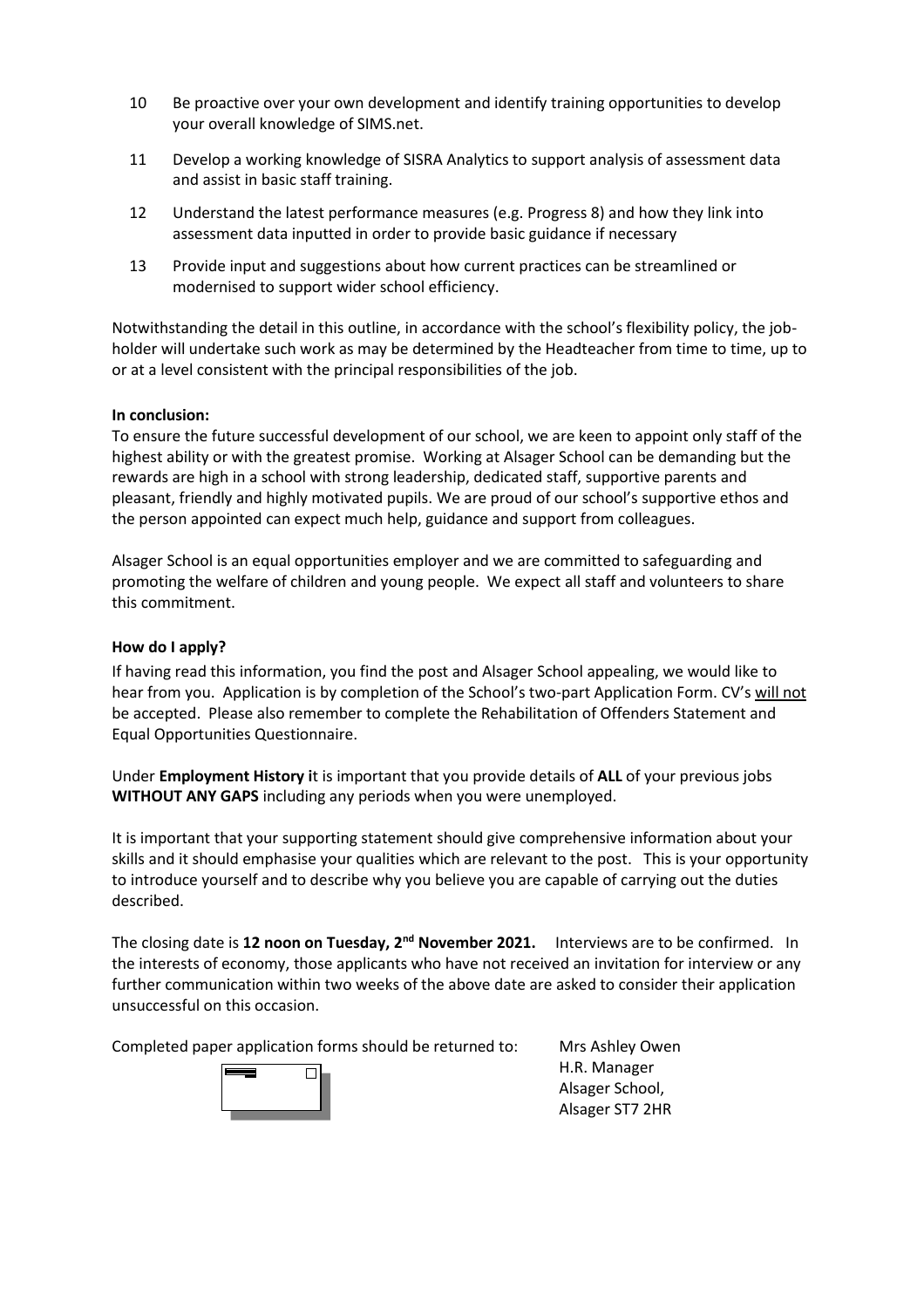If you complete an application electronically, you can return your application via email to Mrs Owen a[t jobs@alsagerschool.org](mailto:jobs@alsagerschool.org) *NB: All candidates submitting an electronic application will be required to sign and date their form if invited to interview.*

It is the School's practice to take up references for all shortlisted candidates. One referee should be from your current or most recent employer. Where you are not presently working with children but have done so in the past, you should provide a referee from that employer.

References will not be accepted from relatives or from people writing solely in the capacity of friends.

If you require any further information or wish to discuss any issues, please do feel free to contact me. In the meantime, good luck with your application. I look forward to reading your response and to possibly meeting you in the near future.

Yours sincerely,

Ashley Owen H.R. Manager

Bpi/Admissions & Reporting Officer/October 2021

Further details about the School are available from our website: www.alsagerschool.org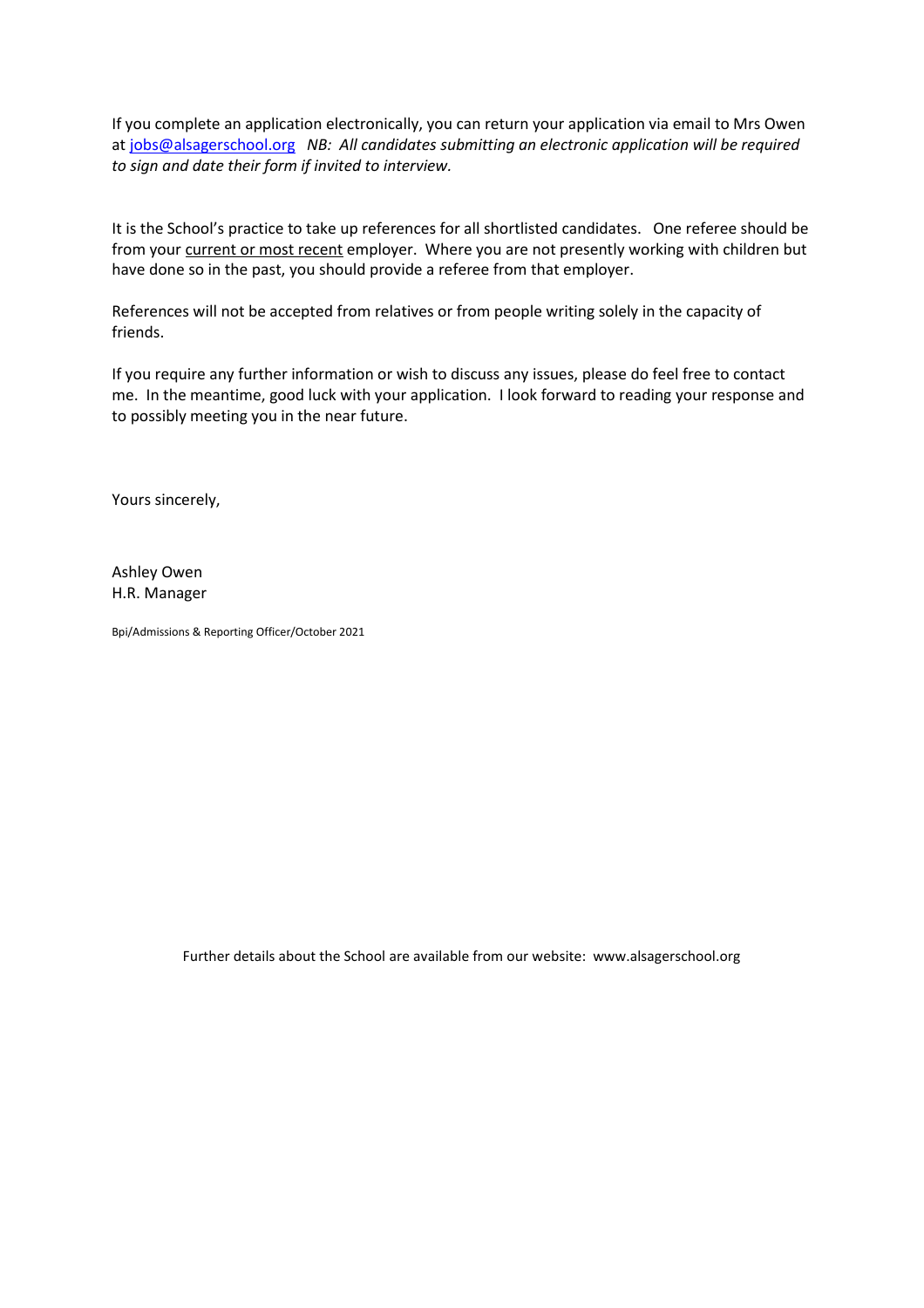# **PERSON SPECIFICATION**

**Job Title: Admissions & Reporting Officer**



**Grade: Grade 5; SCP 6 - 11**

| <b>CRITERIA</b>                           | <b>ESSENTIAL</b>                                                                                                                                                                            | <b>DESIRABLE</b>                                                                                                                                                                              |
|-------------------------------------------|---------------------------------------------------------------------------------------------------------------------------------------------------------------------------------------------|-----------------------------------------------------------------------------------------------------------------------------------------------------------------------------------------------|
| <b>Experience</b>                         | Administrative experience of<br>working in a busy office<br>environment working to strict<br>deadlines<br>Proven ability to communicate with<br>people at all levels of the<br>organization | Previous experience in the<br>education field<br>Sound knowledge of SIMS.net,<br>٠<br>particularly Assessment<br>Manager 7, Student<br>Details/Office User and<br><b>Curriculum Manager 7</b> |
|                                           | Ability to understand and process<br>complex data                                                                                                                                           | Experience of other SIMS.net<br>modules, particularly Cover 7<br>and Examinations Organiser                                                                                                   |
|                                           | Ability to work methodically and<br>accurately.                                                                                                                                             | Understanding of school census<br>returns                                                                                                                                                     |
|                                           |                                                                                                                                                                                             | Some knowledge or awareness<br>of SISRA Analytics                                                                                                                                             |
|                                           |                                                                                                                                                                                             | Knowledge of school<br>performance measures                                                                                                                                                   |
| Qualifications/<br><b>Technical skill</b> | Highly competent in the use of<br>$\bullet$<br>Microsoft Office suite of<br>applications, particularly Microsoft<br>Excel                                                                   | GCSE or higher qualification in<br>$\bullet$<br>IT                                                                                                                                            |
|                                           | Ability to analyse data and produce<br>reports                                                                                                                                              |                                                                                                                                                                                               |
|                                           | Understanding of databases                                                                                                                                                                  |                                                                                                                                                                                               |
|                                           | Good standard of education<br>including GCSE Grade C or Above<br>Maths & English                                                                                                            |                                                                                                                                                                                               |
|                                           | Articulate and good eye for detail                                                                                                                                                          |                                                                                                                                                                                               |
|                                           | Strong planning and organisational<br>skills.                                                                                                                                               |                                                                                                                                                                                               |
|                                           | Willingness to undertake<br>appropriate training                                                                                                                                            |                                                                                                                                                                                               |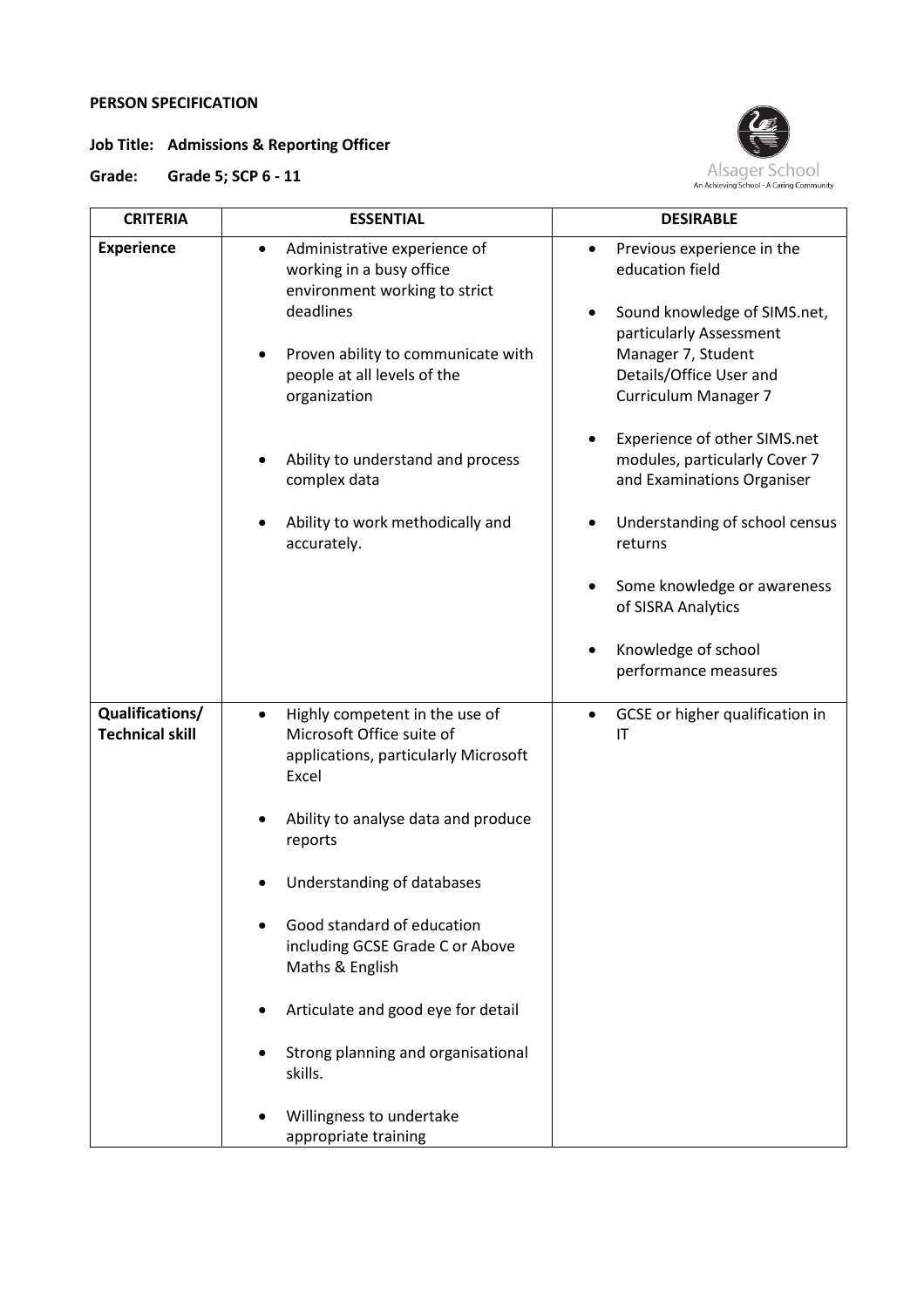| Personal<br><b>Attributes</b> | Willingness to work co-operatively<br>as part of a team                                                                                    | Self confidence          |
|-------------------------------|--------------------------------------------------------------------------------------------------------------------------------------------|--------------------------|
|                               |                                                                                                                                            | Have high expectation of |
|                               | Ability to function under pressure,<br>establish priorities and work to strict<br>deadlines                                                | themselves               |
|                               | Self-disciplined and methodical                                                                                                            |                          |
|                               | Demonstrate a flexible and positive<br>attitude to work                                                                                    |                          |
|                               | Personal authority                                                                                                                         |                          |
|                               | Ability to identify, recommend and<br>implement ideas to continuously<br>improve the department ensuring<br>value for money and efficiency |                          |
|                               | Clear understanding of safeguarding<br>٠<br>procedures                                                                                     |                          |
| Bpi/October 2021              |                                                                                                                                            |                          |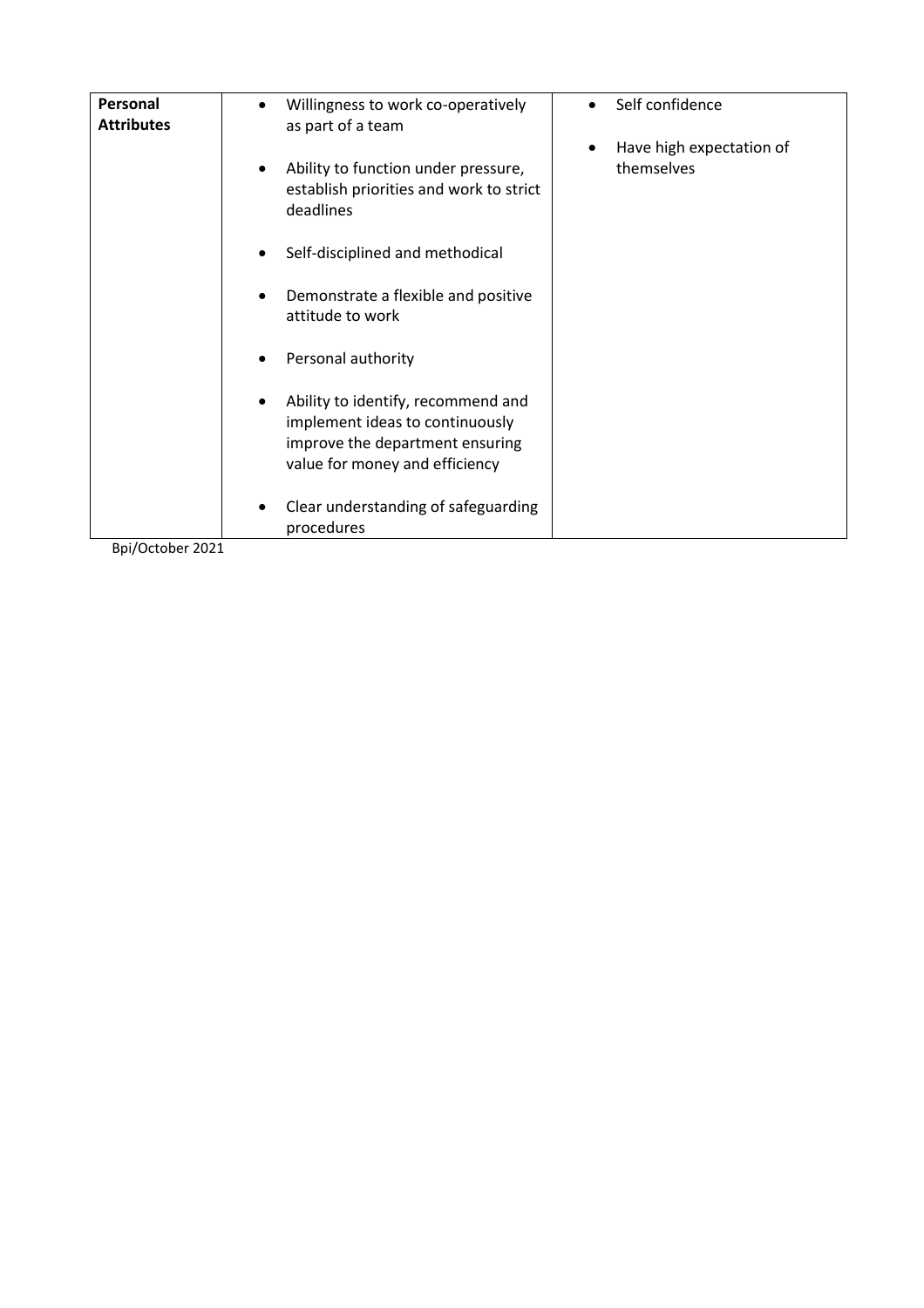

# **TERMS & CONDITIONS OF SERVICE (NJC)**

#### Negotiating Body

The appointment is subject to the Scheme of Conditions of Service of the National Joint Council for Local Government Services.

#### Hours of Work

The standard working week for full time employees is 37 hours worked over five days.

#### Salary

For employees newly appointed to the school, progression through the salary scale will be by annual increment on the anniversary of your appointment each year until the maximum point of the scale is reached.

Salary is paid in 12 equal monthly payments on the 15th day of each month, unless that falls at a weekend or Bank Holiday, in which case it will be paid on the first banking day thereafter. Payment will be directly into a Bank/Building Society account.

Alsager Multi Academy Trust's payslips are electronic and you will need to register on a portal. Details of how to access this site will be issued to your personal email address by our payroll provider when you take up your post.

#### Leave Entitlement

The entitlement for full-time, full-year employees is 25 working days, with an extra 5 days being granted after 5 years' continuous service. Additionally, 8 Bank Holidays are currently granted each year. NB: Pro rata entitlements are applicable for staff working less than full-time hours or part-year.

### Probationary period

New entrants to the School are subject to a probationary period of 25 working weeks during which you are expected to establish your suitability to the post.

### Medical approval

An offer of appointment is subject to the successful candidate submitting an acceptable statement of medical history and present state of health, and, if required by the Medical Adviser, undergoing a medical examination.

#### Notice to Terminate

This appointment is subject to one month's notice by the employee. The school's notice varies according to the employee's length of service.

### Pension Arrangements

The person appointed will have the choice to:

- become a member of the Local Government Pensions Scheme; or
- be a member of a personal pension scheme; or
- rely on the State Earnings Related Pension Scheme (SERPS).

#### Sickness Leave & Pay

The post is subject to the provisions of the School's occupational sickness scheme which entitles employees to one month's full pay and (after 4 months' employment) 2 months' half pay during their first year of employment, rising to 6 months' full pay and 6 months' half pay after 5 years' employment.

#### No Smoking

Governors have approved a "No Smoking" policy for the School. Employees joining the School do so in the knowledge that they will be required to comply with these arrangements. They will be entitled to avail themselves of medical advice on cessation planning from the Occupational Health Unit.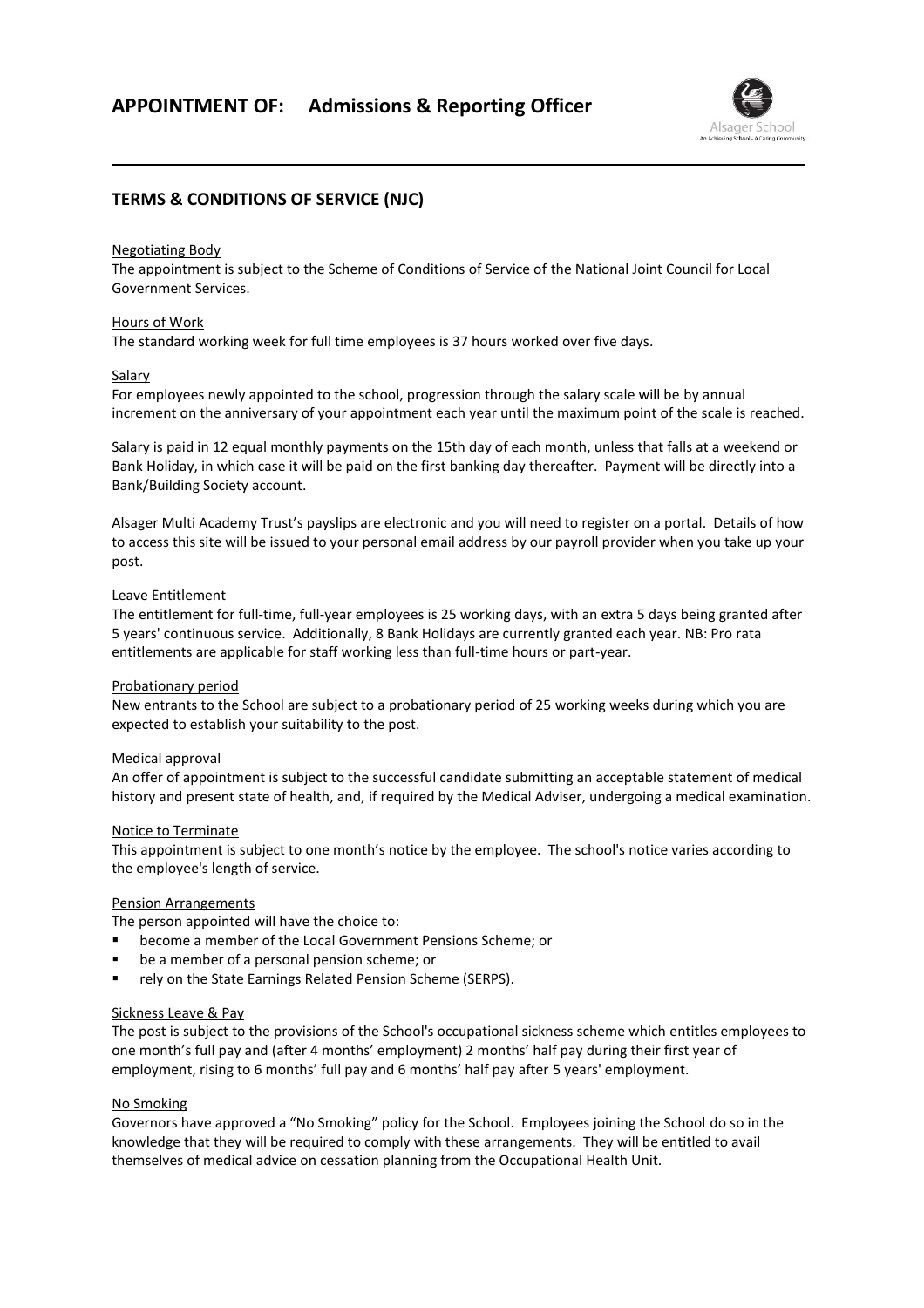### Relatives within the School/Council

Applicants must disclose on their application form details of any relative who is a School employee. If applicants do not give details of a relationship they are liable to be disqualified for the job or if appointed, liable to be dismissed. This will also be the case if the applicant or someone else uses improper influence to attempt to get them the job (but this does not prevent a School employee giving a written reference about the applicant).

### Equal Opportunities Policy

The School is committed to the promotion of equality of opportunity and the elimination of discrimination; all applicants should note that they will be considered on the basis of suitability regardless of disability, gender, race, religion, age, sexual orientation and marital status or any other discrimination which is unfair or unreasonable.

### Asylum and Immigration Act

All successful applicants will be asked to confirm, in advance of taking up the appointment, that they are eligible to work in the United Kingdom. In order to establish this the successful applicant will be asked to provide documentation showing their National Insurance Number or provide copies of Tax Forms P45 or P60, or if this is not possible, other evidence of your entitlement to work.

### Standards of Conduct

The School's Code of Conduct, and associated guidance, sets out the standards which are expected of employees.

Any attempt by a candidate to influence the selection process improperly will result in disqualification and, if appointed, may render the employee liable to dismissal without notice.

## Safeguarding Children

Alsager School is committed to safeguarding and promoting the welfare of children and young people and expects all staff and volunteers to share this commitment.

### Employing people with a criminal record

The School aims, as part of its approach to Valuing Diversity, to promote equality of opportunity for all and has an open-minded recruitment policy in relation to employing people with past convictions. At the same time children must be protected and a safe working environment provided for all employees.

The Rehabilitation of Offenders Act allows for a person who has been convicted of a criminal offence involving a sentence of not more than 2½ years imprisonment and who has since lived trouble free for a specified period of time (related to the severity of the offence) to be treated as if the offence, conviction or sentence had never occurred. This is known as a spent conviction.\*

However, this job is one of those to which the provisions of the above Act in relation to spent convictions\*, **do not apply**. Applicants **must therefore disclose** whether they have any previous convictions\*, whether or not they are spent.

Should an applicant have a criminal conviction\*, this will be discussed in confidence at interview. However only convictions\* that are relevant to the job in question will be taken into account. Failure to disclose any conviction could lead to an application being rejected, or, if appointed, may lead later to dismissal.

Certain spent convictions\* are 'protected' and are not subject to disclosure to employers, and cannot be taken into account by a recruitment manager. Guidance and criteria on the filtering of these convictions\* can be found at the following link:

[http://www.legislation.gov.uk/uksi/2013/1198/pdfs/uksi\\_20131198\\_en.pdf](http://www.legislation.gov.uk/uksi/2013/1198/pdfs/uksi_20131198_en.pdf)

\*including cautions, reprimands or warnings.

People who have convictions will be treated fairly and given every opportunity to establish their suitability for the job, all applicants will be considered on merit and ability.

Any information that you give will be kept in strict confidence and will be used only in respect of your application for the job.